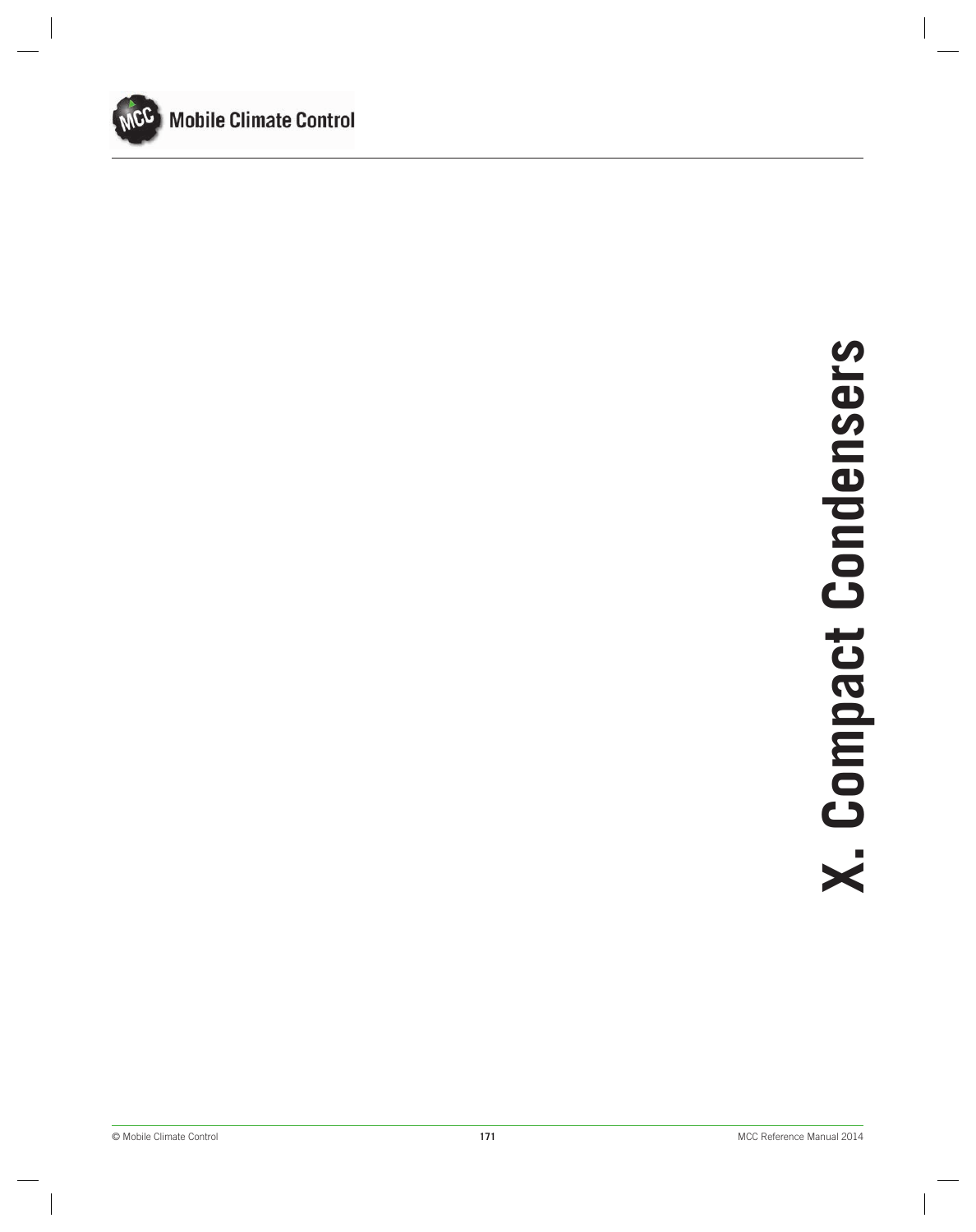



# **Part Descriptions: Specifications**

| Part No.              |                                                                                     |
|-----------------------|-------------------------------------------------------------------------------------|
| 14-0201               | Condenser 12V                                                                       |
| 14-0202               | Condenser 24V                                                                       |
| <b>Specifications</b> |                                                                                     |
| Capacity              | -to support a cooling<br>capacity of 26500 Btu/hr                                   |
|                       | (7770 W)                                                                            |
| Air Flow              | $-1025$ CFM (1735 m <sup>3</sup> /h)                                                |
| Current               | $-21.2$ Amps/13.5V                                                                  |
|                       | $-10.6$ Amps/27V                                                                    |
| Weight                | $-24$ lbs. $(11 \text{ kg})$                                                        |
|                       | Casing made of 14/18GA (2/1.25mm) Cold<br>Rolled Steel finished in black semi-gloss |
| epoxy powder coat.    |                                                                                     |

**Part No. No. Part No. Description No. Part No. Description** 1 2 3 4 4A 4B  $4C$ 5 6 7 24-1591 24-1592 21-0278 15-7511 15-7512 25-0577 25-0579 25-0621 25-0622 28-0005 28-0014 23-0148 Casing Cover Condenser Coil Fan Assy. 12V Fan Assy. 24V Venturi Fan Motor Assy. 12V Motor Assy. 24V Grommet Grommet Finger Guard

> Electric condensers are used when radiator mounted types cannot be installed. The reasons being insufficient air flow and/or when additional heat load over the engine cannot be tolerated. Condensing capacity will remain constant and will not be dependent on engine RPM.

# **Features**

The 402 is an excellent light duty application condenser. It provides the option of deck or roof mounting.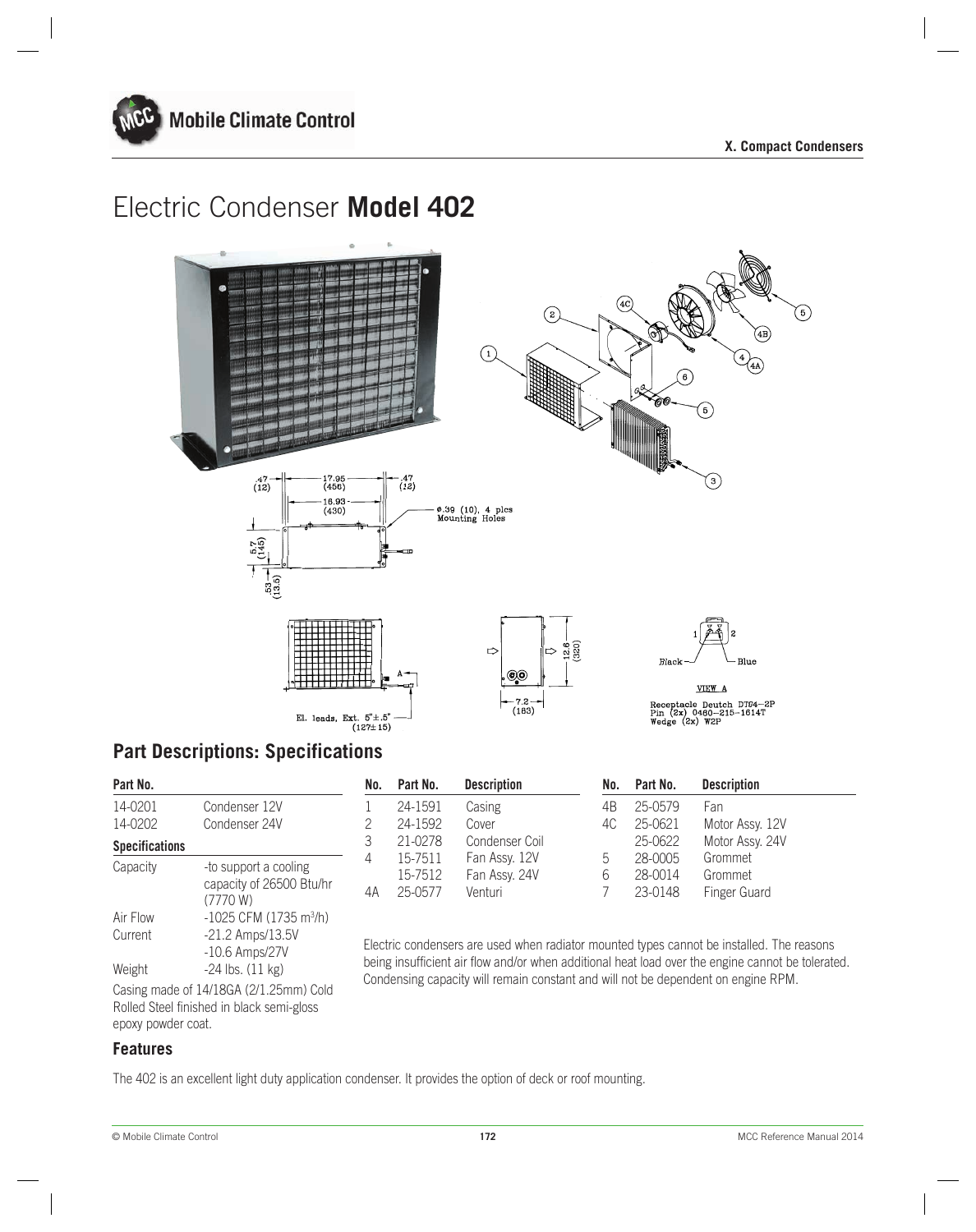



# **Part Descriptions: Specifications**

| Part No.              |                                                               | No.      | Part No.                      | <b>Description</b>                 | No. | Part No. | <b>Description</b> |
|-----------------------|---------------------------------------------------------------|----------|-------------------------------|------------------------------------|-----|----------|--------------------|
| 14-0301               | Condenser 12V                                                 |          | 24-2514                       | Casing                             |     | 25-0778  | Motor 24V          |
| 14-0302               | Condenser 24V                                                 |          | 21-0412                       | Condenser Coil                     | ЗC  | 25-0591  | Motor 12V          |
| <b>Specifications</b> |                                                               |          | 15-7604                       | Fan Assembly 24V                   | ЗD  | 29-0166  | #10-32 Hex. Socket |
| Capacity              | -To support a cooling<br>capacity of 29700<br>Btu/hr (8700 W) | ЗΑ<br>ЗB | 15-7601<br>25-0577<br>25-0728 | Fan assembly 12V<br>Venturi<br>Fan | ЗE  | 29-0197  | "C" Clip           |

Electrical condensers are used when radiator mounted types cannot be installed. The reasons being insufficient air flow and /or when additional heat load over the engine cannot be tolerated. Condensing capacity will remain constant and will not be dependent on engine RPM.

Note: Casing made of 16GA satin coat steel, endplates made of 14GA satin coat steel and both finished in black semi gloss epoxy powder coat.

Airflow -1150 CFM (1950 m<sup>3</sup>/h) Current -19.2 Amps (at 13.5V)

Weight -28.7 lbs (13kg)

### **Features**

The 403 is a compact high performance condenser.

-9 amps (at 27V)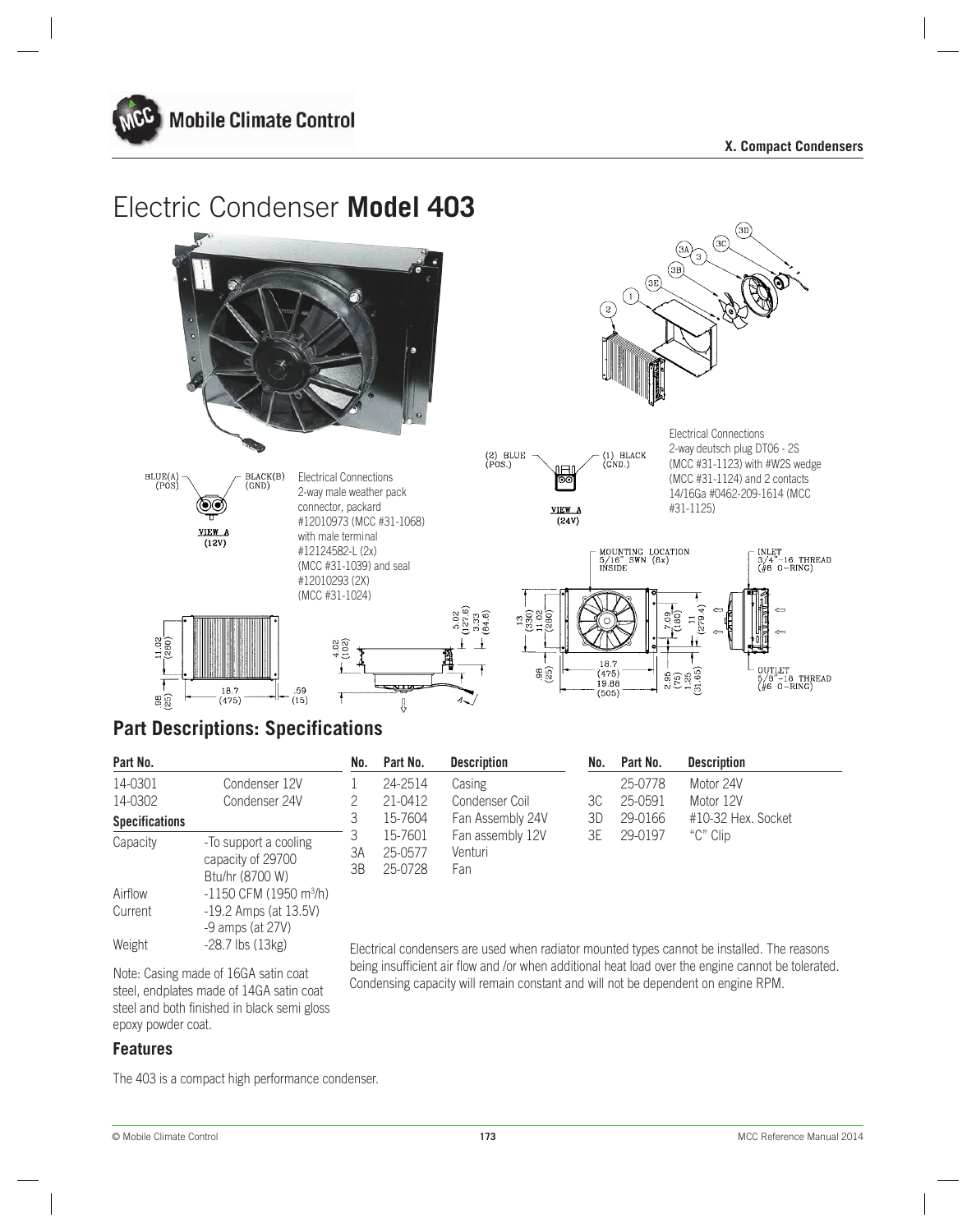









### Electrical Connections:

2-way male weather pack connector, packard #12010973 (MCC #31-1068) with male terminal #12124582-L)(2x) (MCC #31-1039) and seal #12010293 (2x) (MCC #31-1024)







# **Part Descriptions: Specifications**

| Part No.              |                                    |  |  |  |  |  |
|-----------------------|------------------------------------|--|--|--|--|--|
| 14-0513               | Condenser 12V                      |  |  |  |  |  |
| 14-0514               | Condenser 24V                      |  |  |  |  |  |
| <b>Specifications</b> |                                    |  |  |  |  |  |
| Capacity              | -to support a cooling              |  |  |  |  |  |
|                       | capacity                           |  |  |  |  |  |
| Air Flow              | of 29650 Btu/hr (8700 W)           |  |  |  |  |  |
| Current               | -1150 CFM (1950 m <sup>3</sup> /h) |  |  |  |  |  |
|                       | $-17$ Amps $(1.35V)$               |  |  |  |  |  |
| Weight                | -8.5 Amps at (27V)                 |  |  |  |  |  |
|                       | $-28.5$ lbs. $(13 \text{ kg})$     |  |  |  |  |  |
|                       |                                    |  |  |  |  |  |

| Part No.              |                                                            | No. | Part No. | <b>Description</b> | No. | Part No. | <b>Description</b>    |
|-----------------------|------------------------------------------------------------|-----|----------|--------------------|-----|----------|-----------------------|
| 14-0513               | Condenser 12V                                              |     | 24-2892  | Casing             | ЗC  | 25-0745  | Motor 12V             |
| 14-0514               | Condenser 24V                                              |     | 21-0412  | Condenser Coil     |     | 25-0746  | Motor 24V             |
| <b>Specifications</b> |                                                            | 3   | 15-7551  | Fan Assy. 12V      | 3D  | 29-0166  | #10 -32 HEX.          |
| Capacity              |                                                            | 3A  | 15-7552  | Fan Assy. 24V      |     |          | Socket CTR.Sunk       |
|                       | -to support a cooling                                      |     | 25-0577  | Venturi            | ЗE  | 29-0167  | "C" clip              |
|                       | capacity                                                   | ЗB  | 25-0579  | Fan                | 4   | 23-0148  | Finger Guard          |
| Air Flow              | of 29650 Btu/hr (8700 W)                                   |     |          |                    | 5   | 24-3639  | Bracket, Left (Opt.)  |
| Current               | $-1150$ CFM (1950 m <sup>3</sup> /h)<br>$17$ Ampc $(1.35)$ |     |          |                    | 6   | 24-3640  | Bracket, Right (Opt.) |

### **Items 5 and 6 have to be ordered separately.**

Casing made of 16GA (1.5mm) Satin Coat Steel. Endplates made of 14GA (2mm) Satin Coat Steel. Both are finished in black semi-gloss epoxy powder coat.

Electric condensers are used when radiator mounted types cannot be installed. The reasons being insufficient air flow and /or when additional heat load over the engine cannot be tolerated. Condensing capacity will remain constant and will not be dependent on engine RPM.

# **Features**

The 405 is a compact, high capacity unit. Its compact design allows for wall or flush mounting applications in engine compartments. A motor with longer life than in the 403 is used in this condenser which makes it slightly deeper.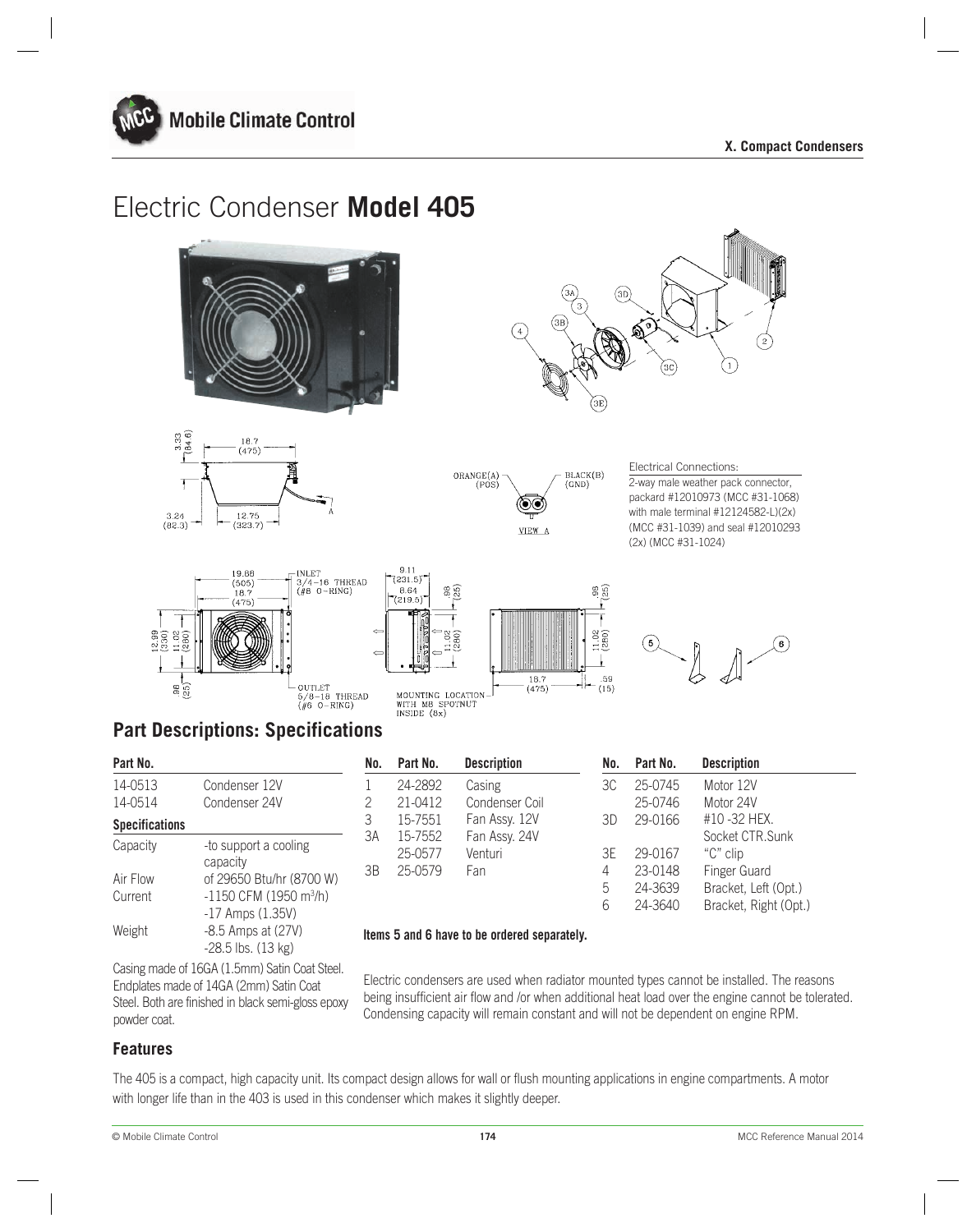





 $(*)$ Dimensions of Mounting Hole (M8 Thd)

Note<br>El. Wiring and Refr. Hose<br>to be connected inside casing<br>Wiring Wiring  $\overline{Orange(+)}$ , Black(-)<br>Blue (from On-Off AC) Refrigerant<br>Inlet-3/4"-16 Male (# 8 0-Ring)<br>Outlet-5/8-18 Male (#6 0-Ring)

# **Part Descriptions: Specifications**

 $(568)$ 

| Part No.              |                                  | No. | Part No. | <b>Description</b>     | No. | Part No. | <b>Description</b>  |
|-----------------------|----------------------------------|-----|----------|------------------------|-----|----------|---------------------|
| 14-0611               | Condenser 12V                    |     | 24-0145  | Casing                 | 11  | 25-0108  | Fan                 |
| 14-0612               | Condenser 24V                    | 2   | 24-0159  | Cover                  | 12  | 25-0251  | Relay 12V           |
| <b>Specifications</b> |                                  | 3   | 24-1993  | Mounting Bracket (L)   |     | 25-0219  | Relay 24V           |
| Capacity              | -to support a cooling            | 4   | 24-1998  | Mounting Bracket (R)   | 13  | 25-0221  | Socket, Relay       |
|                       | capacity of 23600 Btu/hr         | 5   | 25-0309  | Venturi Assy.          | 14  | 26-0220  | Receiver Drier      |
|                       | (6925 W)                         | 6   | 25-0434  | Motor Support          | 15  | 25-0343  | Pressure Switch     |
| Air Flow              | -950 CFM (560 m <sup>3</sup> /h) |     | 24-0343  | Receiver Drier Bracket | 16  | 27-0288  | Refr. Hose Assy. #6 |
| Current               | $-14$ Amps/ $13.5V$              | 8   | 24-0234  | Mount                  | 17  | 28-0005  | Grommet             |
|                       | -7 Amps /27V                     | 9   | 21-0122  | Condenser Coil         | 18  | 28-0013  | Snap-in Plug        |
| Weight                | $-30$ lbs. $(13.6 \text{ kg})$   | 10  | 25-0470  | Motor 12V              | 19  | 27-0601  | $O-Ring\#6$         |
|                       |                                  |     | 25-0490  | Motor 24V              | 20  | 25-0451  | Wiring Harness      |

Casing made of 16GA (1.5mm) and mounting brackets of 14GA (2mm) Cold Rolled Steel finished in black semi-gloss epoxy powder coat.

Electric condensers are used when radiator mounted types cannot be installed. The reasons being insufficient air flow and /or when additional heat load over the engine cannot be tolerated. Condensing capacity will remain constant and will not be dependent on engine RPM.

### **Features**

The 406 is a deck or roof mount condenser that has the receiver/drier mounted internally. The hose can exit either side of the 406. Condenser must be mounted as shown in picture.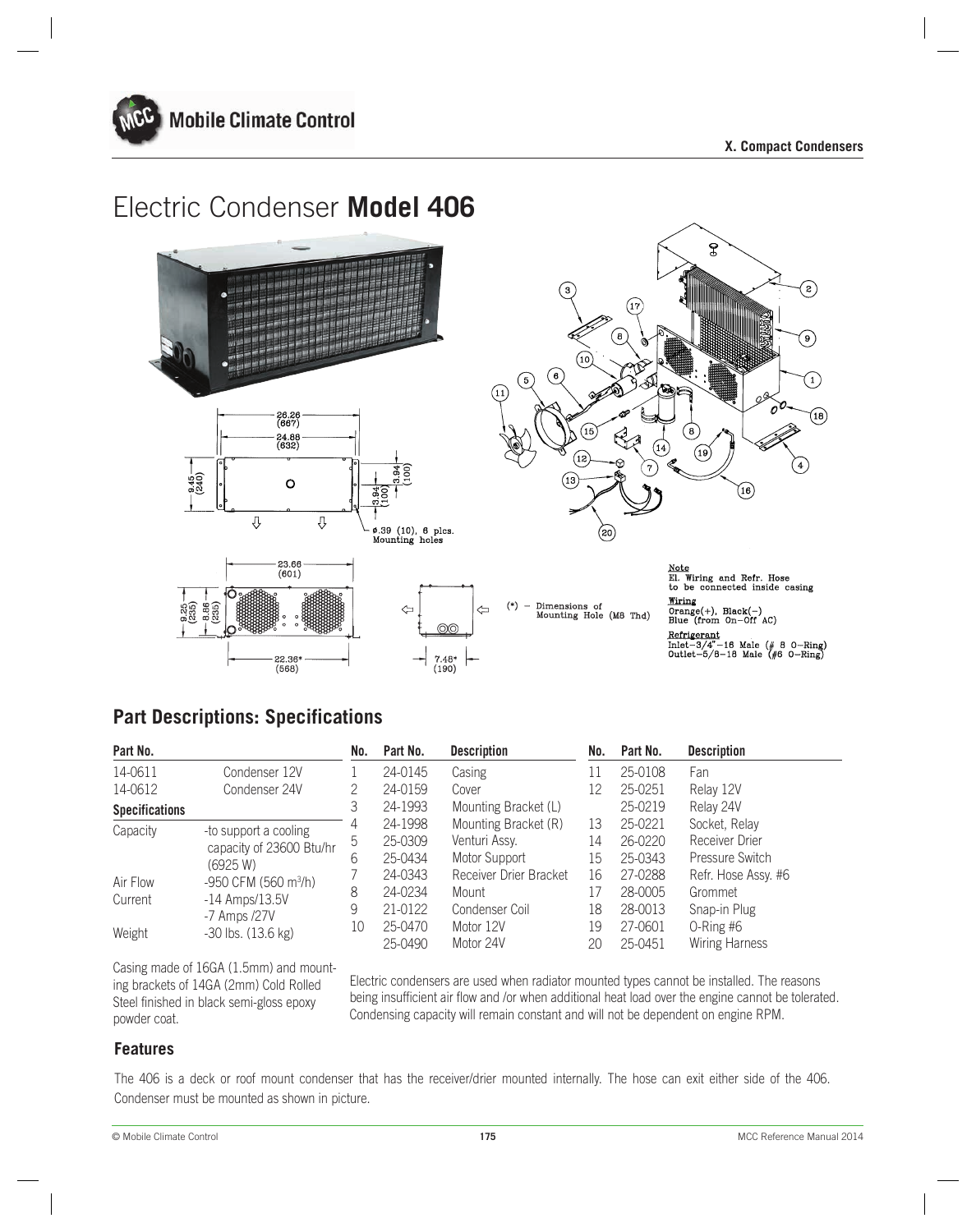



# **Features**

The 407 is a larger capacity version of the 406. With the receiver/drier mounted internally, installation time is minimized. Condenser must be mounted as shown in picture.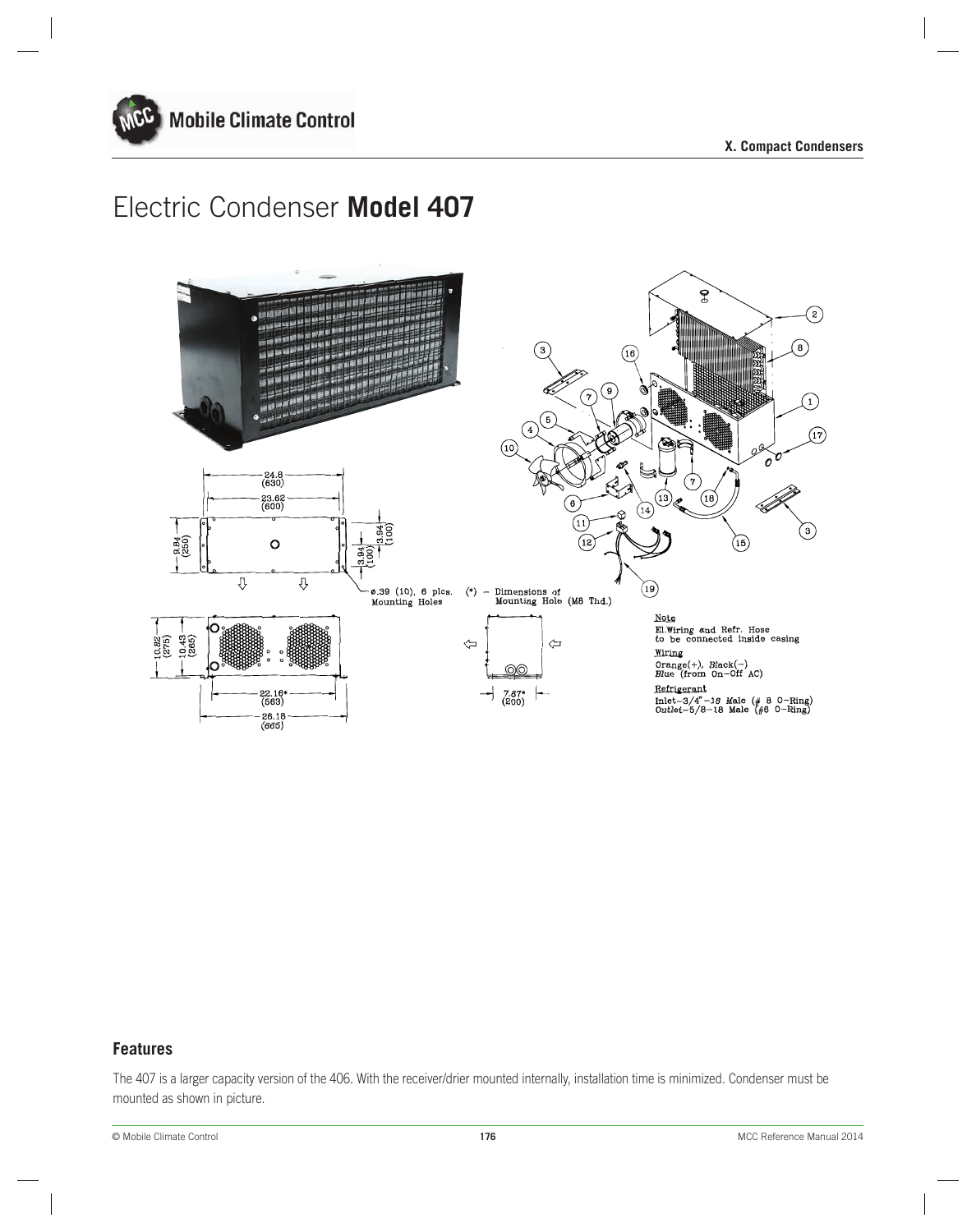



# **Part Descriptions: Specifications**

| Part No.              |                                        | No. | Part No. | <b>Description</b>     | No. | Part No. | <b>Description</b>                                                                        |
|-----------------------|----------------------------------------|-----|----------|------------------------|-----|----------|-------------------------------------------------------------------------------------------|
| 14-0851               | Condenser 12V                          |     | 24-0964  | Casing                 | 11  | 26-0219  | Receiver Drier                                                                            |
| 14-0852               | Condenser 24V                          | 2   | 24-0965  | Cover                  | 12  | 25-0297  | Mount                                                                                     |
| <b>Specifications</b> |                                        | 3   | 24-0966  | Side Cover             | 13  | 25-0308  | <b>Pressure Switch</b>                                                                    |
| Capacity              | -to support a cooling                  | 4   | 24-0967  | Receiver Drier Bracket | 14  | 27-0373  | Refrigerant Hose #6                                                                       |
|                       | capacity of 29000 Btu/hr               | 5   | 21-0166  | Condenser Coil         | 15  | 27-0601  | $O-Ring\#6$                                                                               |
|                       | (8500 W)                               | b   | 25-0185  | Motor 12V              | 16  | 28-0005  | Grommet                                                                                   |
| Air Flow              | $-1050$ CFM (1785 m <sup>3</sup> /h)   |     | 25-0190  | Motor 24V              | 17  | 28-0004  | Grommet                                                                                   |
| Current               | $-20$ Amps/13.5V                       |     | 25-0108  | Fan C.C.W.             | 18  | 25-0450  | <b>Wiring Harness</b>                                                                     |
|                       | $-10$ Amps/27V                         | 8   | 24-0234  | Motor Mount            | 19  | 28-0013  | Snap-in Plug                                                                              |
| Weight                | $-47$ lbs. $(21.3 \text{ kg})$         | 9   | 25-0434  | Motor Support          | 20  | 28-0011  | Snap-in Plug                                                                              |
|                       | Casing made of 16GA (1.5mm) and mount- | 10  | 25-0309  | Venturi Assy.          |     |          |                                                                                           |
|                       | ing bracket of 14GA (2mm) Cold Rolled  |     |          |                        |     |          | Electric condensers are used when radiator mounted types cannot be installed. The reasons |

Electric condensers are used when radiator mounted types cannot be installed. The reasons being insufficient air flow and /or when additional heat load over the engine cannot be tolerated. Condensing capacity will remain constant and will not be dependent on engine RPM.

# **Features**

powder coat.

The 408 was designed for large capacity requirements in the forestry, construction and mining industries. Its three fan design ensures high capacity performance in the most demanding conditions. Receiver/drier mounted internally. Condenser must be mounted as shown in picture.

Steel finished in black semi-gloss epoxy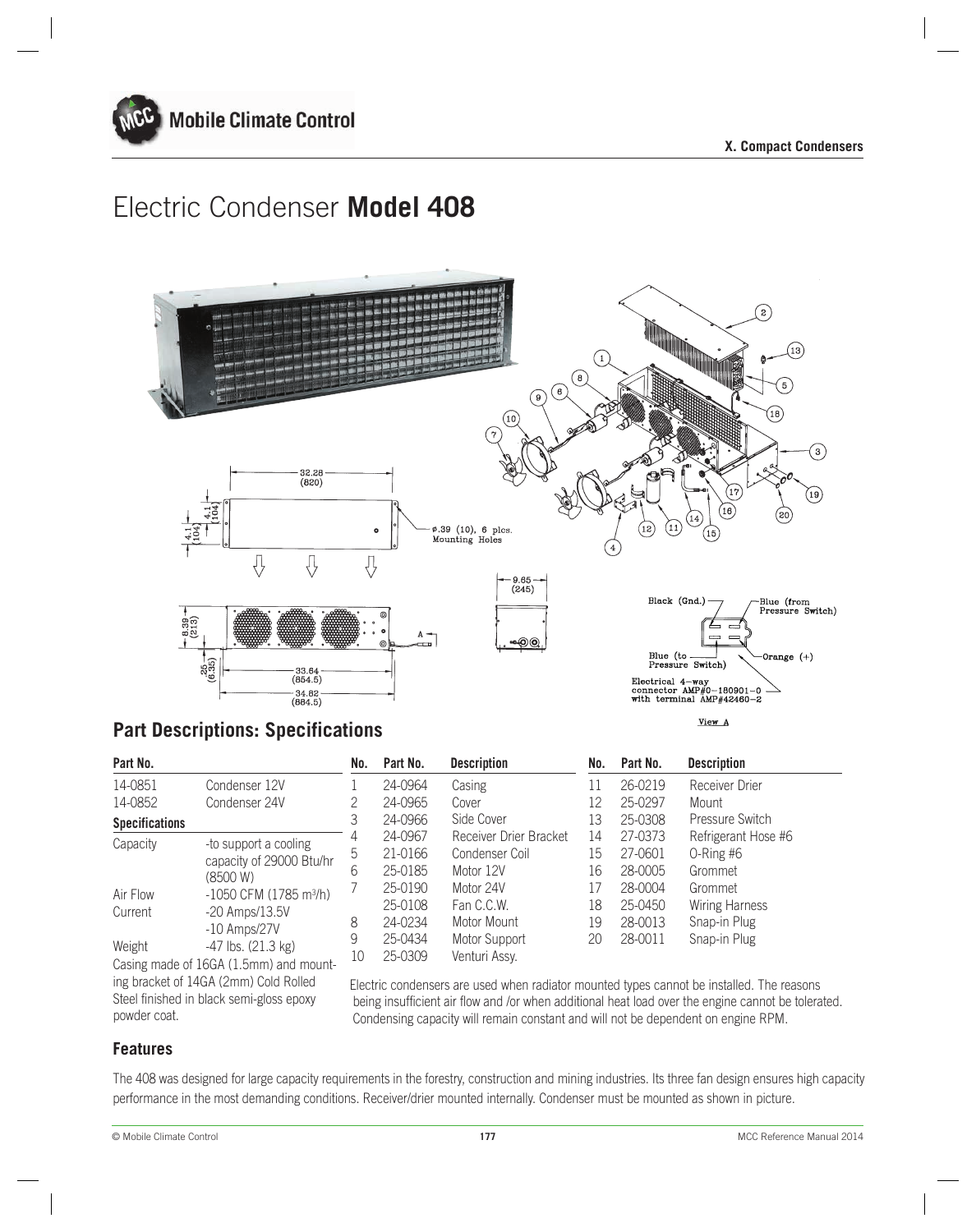



# **Part Descriptions: Specifications**

| Part No.              |                                          |
|-----------------------|------------------------------------------|
| 14-0901               | Condenser 12V                            |
| 14-0902               | Condenser 24V                            |
| <b>Specifications</b> |                                          |
| Capacity              | -to support a cooling                    |
|                       | capacity of 28500 Btu/hr                 |
|                       | (8350 W)                                 |
| Air Flow              | $-1100$ CFM (1870 m <sup>3</sup> /h)     |
| Current               | $-14$ Amps/ $13.5V$                      |
|                       | -7 Amps/27V                              |
| Weight                | -46 lbs. (21 kg)                         |
|                       | Casing made of 16GA (1.5mm) Cold Rolled  |
|                       | Steel finished in black semi-gloss epoxy |

|               |                                                   |         |                |                    |         | <b>Description</b>  |
|---------------|---------------------------------------------------|---------|----------------|--------------------|---------|---------------------|
| Condenser 12V |                                                   | 24-1967 | Casing         |                    | 24-0234 | Motor Mount         |
| Condenser 24V |                                                   | 24-1966 | Grill          | 8                  | 25-0181 | Fan                 |
|               |                                                   | 24-1968 | Cover          | 9                  | 25-0470 | Motor 12V           |
|               |                                                   | 21-0309 | Condenser Coil |                    |         | Motor 24V           |
|               | b                                                 | 25-0388 | Venturi        | 10                 | 25-0635 | Wiring Harness      |
| (8350 W)      | h                                                 | 25-0434 | Motor Support  |                    | 28-0045 | Grommet             |
|               | -to support a cooling<br>capacity of 28500 Btu/hr | No.     | Part No.       | <b>Description</b> | No.     | Part No.<br>25-0490 |

Electric condensers are used when radiator mounted types cannot be installed. The reasons being insufficient air flow and/or when additional heat overload the engine cannot be tolerated. Condensing capacity will remain constant and will not be dependent on engine RPM.

**Features**

powder coat.

The 409 is a universal mount electric condenser. It does not have the receiver/drier mounted internally. This allows for many different installation options. Condenser can be mounted vertically or horizontally.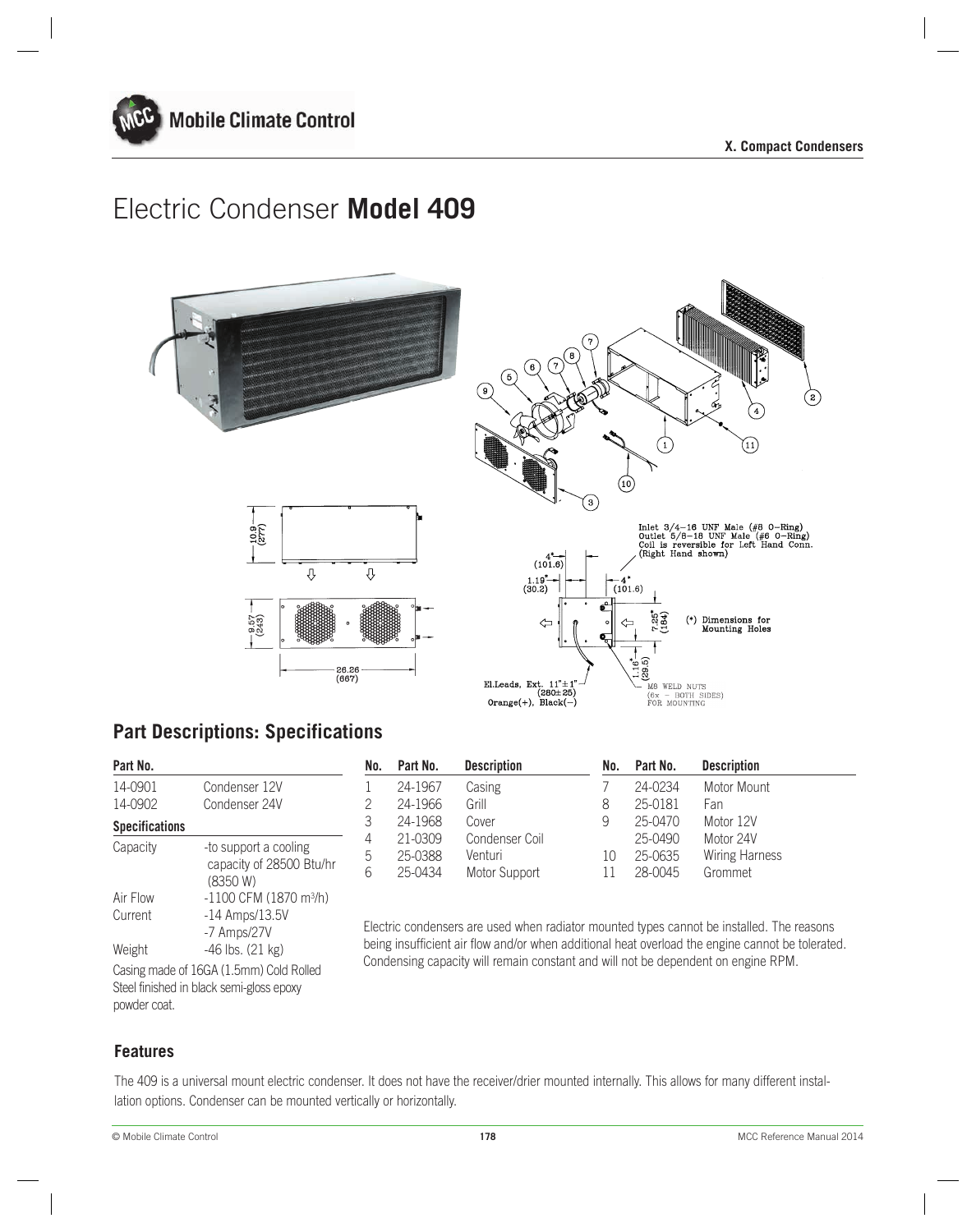





# **Part Descriptions: Specifications**

| Part No.                                |                                              | No. | Part No. | <b>Description</b>        | No. | Part No. | <b>Description</b>    |
|-----------------------------------------|----------------------------------------------|-----|----------|---------------------------|-----|----------|-----------------------|
| 14-1001                                 | Condenser 12V                                |     | 24-0925  | Casing                    | 13  | 25-0308  | Pressure Switch       |
| 14-1002                                 | Condenser 24V                                | 2   | 24-0926  | Cover                     | 14  | 25-0251  | Relay 12V             |
| <b>Specifications</b>                   |                                              | 3   | 24-0927  | <b>Fan Mounting Plate</b> |     | 25-0219  | Relay 24V             |
| Capacity                                | -to support a cooling ca-                    | 4   | 24-0928  | Cover Plate               | 15  | 25-0221  | Socket                |
|                                         |                                              | 5   | 24-0929  | Receiver Drier Bracket    | 16  | 27-0379  | Refrigerant Hose #6   |
| pacity                                  | of 41600 Btu/hr(12200 W)                     | 6   | 21-0188  | Condenser Coil            | 17  | 27-0601  | $O-Ring\#6$           |
| Air Flow                                | $-1900$ CFM (3230 m <sup>3</sup> /h)         |     | 25-0470  | Motor 12V (B.B.)          | 18  | 28-0057  | Vibration Mount       |
| Current                                 |                                              |     | 25-0229  | Motor 24V (B.B.)          | 19  | 25-0394  | <b>Wiring Harness</b> |
|                                         | $-24$ Amps/13.5V                             | 8   | 25-0302  | Fan                       | 20  | 28-0045  | Grommet               |
| Weight                                  | $-12$ Amps/27V<br>$-65$ lbs. (29.5 kg)       | 9   | 24-0963  | Motor Bracket             | 21  | 28-0005  | Grommet               |
|                                         |                                              | 10  | 24-0234  | Motor Mount               | 22  | 28-0013  | Plastic Plug          |
| Casing made of 16GA (1.5mm) Cold Rolled |                                              | 11  | 24-0962  | Motor Support             | 23  | 27-0012  | Hose Clamp #6         |
| powder coat.                            | Steel and finished in black semi-gloss epoxy | 12  | 26-0219  | <b>Receiver Drier</b>     |     |          |                       |

Electric condensers are used when radiator mounted types cannot be installed. The reasons being insufficient air flow and /or when additional heat load over the engine cannot be tolerated. Condensing capacity will remain constant and will not be dependent on engine RPM.

### **Features**

The 410 was designed for high capacity off-road applications. Its large design has flexible hose routing options. The receiver/drier is mounted internally. Condenser must be mounted as shown in picture.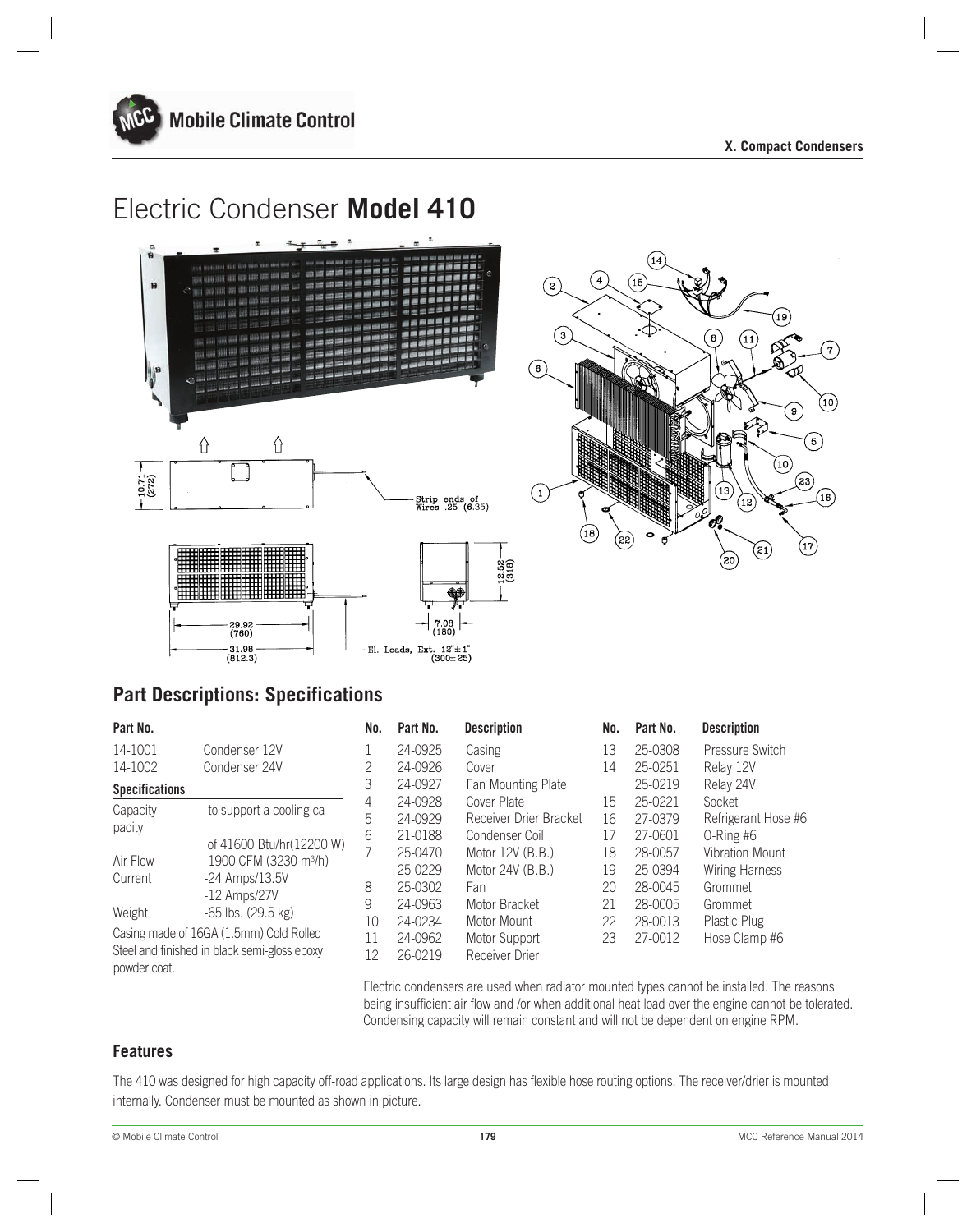







# **Part Descriptions: Specifications**

| Part no.       |                        | No. | Part No. | <b>Description</b>      | No. | Part No. | <b>Description</b>    |
|----------------|------------------------|-----|----------|-------------------------|-----|----------|-----------------------|
| 14-4302        | Condenser 24V          |     | 21-1855  | CONDENSER               | 11  | 27-0082  | P-Clamp #08           |
|                |                        | 2   | 24-12022 | Receiver Bracket        | 12  | 27-0601  | $O-Ring\#6$           |
|                |                        | 3   | 24-12040 | <b>Condenser Casing</b> | 13  | 27-1211  | Gear Clamp 3"         |
|                |                        | 4   | 24-12041 | Condenser Supp. Back    | 14  | 28-0345  | Plastic Cap #6        |
| Specifications |                        | 5   | 24-12042 | Condenser Supporter     | 15  | 28-0348  | Plastic Cap #8        |
| <b>Heating</b> | 23,000 Btu/hr          | 6   | 24-12043 | Receiver Support        | 16  | 29-0315  | Pop Rivet 3/16"x.44"  |
| Air flow       | 1000 CFM               | 7   | 24-12044 | Condenser Cover         | 17  | 29-0500  | Washer M6 SS          |
| Current        | 2.0 AMPS               | 8   | 25-3089  | Fan EBM 24V             | 18  | 29-0514  | Washer M5 SS          |
| Weight         | 10.7KG                 | 9   | 26-0018  | Receiver Drier          | 19  | 29-0520  | Bolt M6x20 SS         |
|                | (13.8KG with mounting) | 10  | 26-1916  | MCC Label for 14-4302   | 20  | 29-0626  | Bolt M5x12 SS         |
|                | brackets and mtg.      |     |          |                         | 21  | 29-0555  | Washer M6 S.S.        |
|                | fastners)              |     |          |                         | 22  | 29-0753  | Bolt M6x12 SS         |
|                |                        |     |          |                         | 23  | 29-1252  | Lock Washer M6        |
|                |                        |     |          |                         | 24  | 31-1164  | Conduit 3/8" L=300mm  |
|                |                        |     |          |                         | 25  | 34-4810  | Copper Tube 3/8"      |
|                |                        |     |          |                         | 26  | 29-1455  | M8 LOCKNUT w/NYLON IN |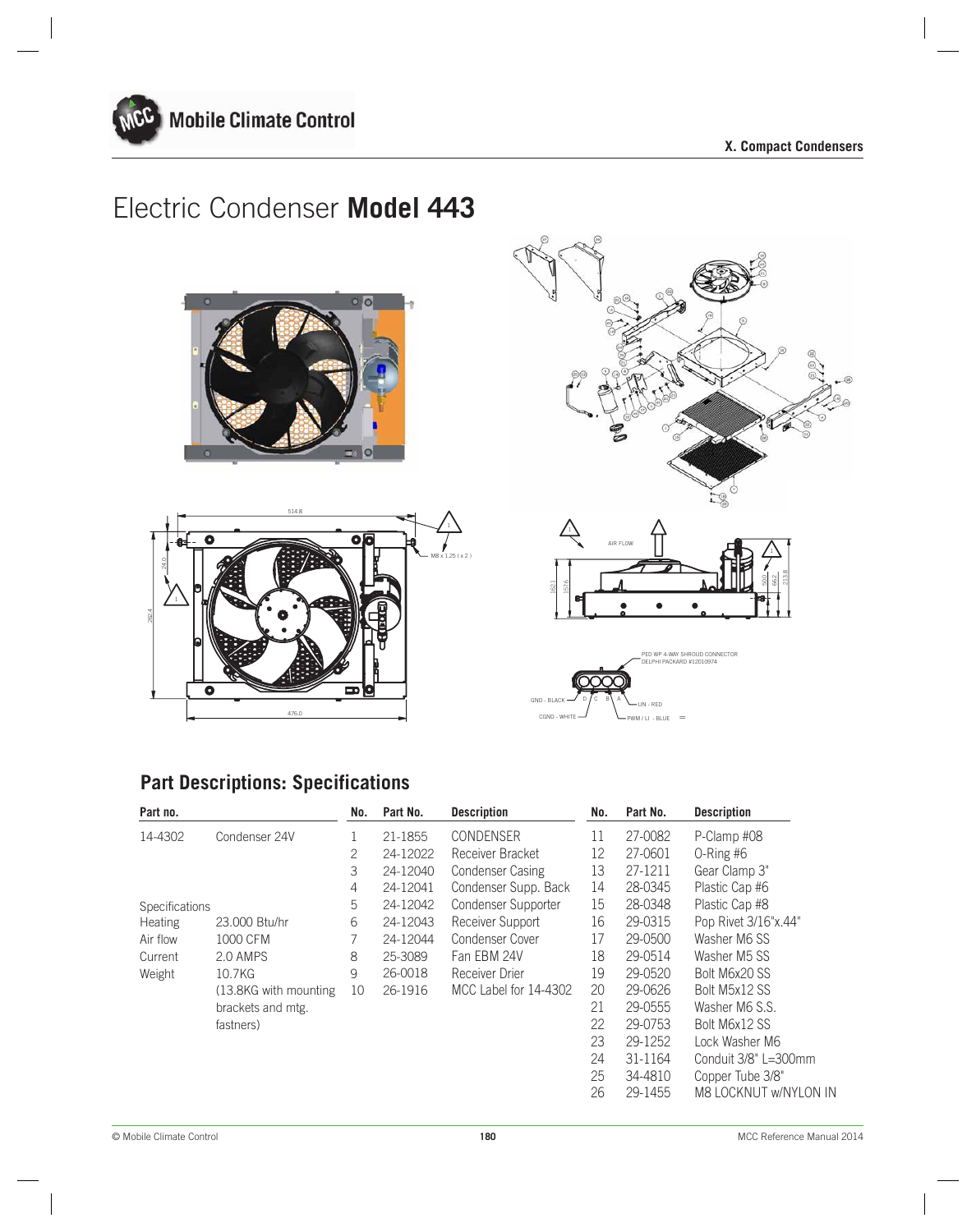

# Condensors **Radiator Mount**

MCC's heavy duty radiator mounted condensers are the least expensive alternative compared to forced air types. They are manufactured in-house using 0.008-0.010" (0.20mm-0.25mm) thick aluminum fins and copper tubes. With endplates made of 16GA (1.5mm) Satin Coat Steel. Waved or corrugated fins are available, as indicated on the drawings. In addition to the heavy fin thickness, the edges are rippled, increasing the strength further. Low fin density makes cleaning easier and provides less pressure drop. Please keep in mind that the MCC condensers are developed for off-road environments. Condensers are painted black. In and outlet tubes are reinforced with metal brackets where required. All coils are pressure tested to a minimum of 300 psi (2.1 MPa) .

### **21-0089 Condenser**